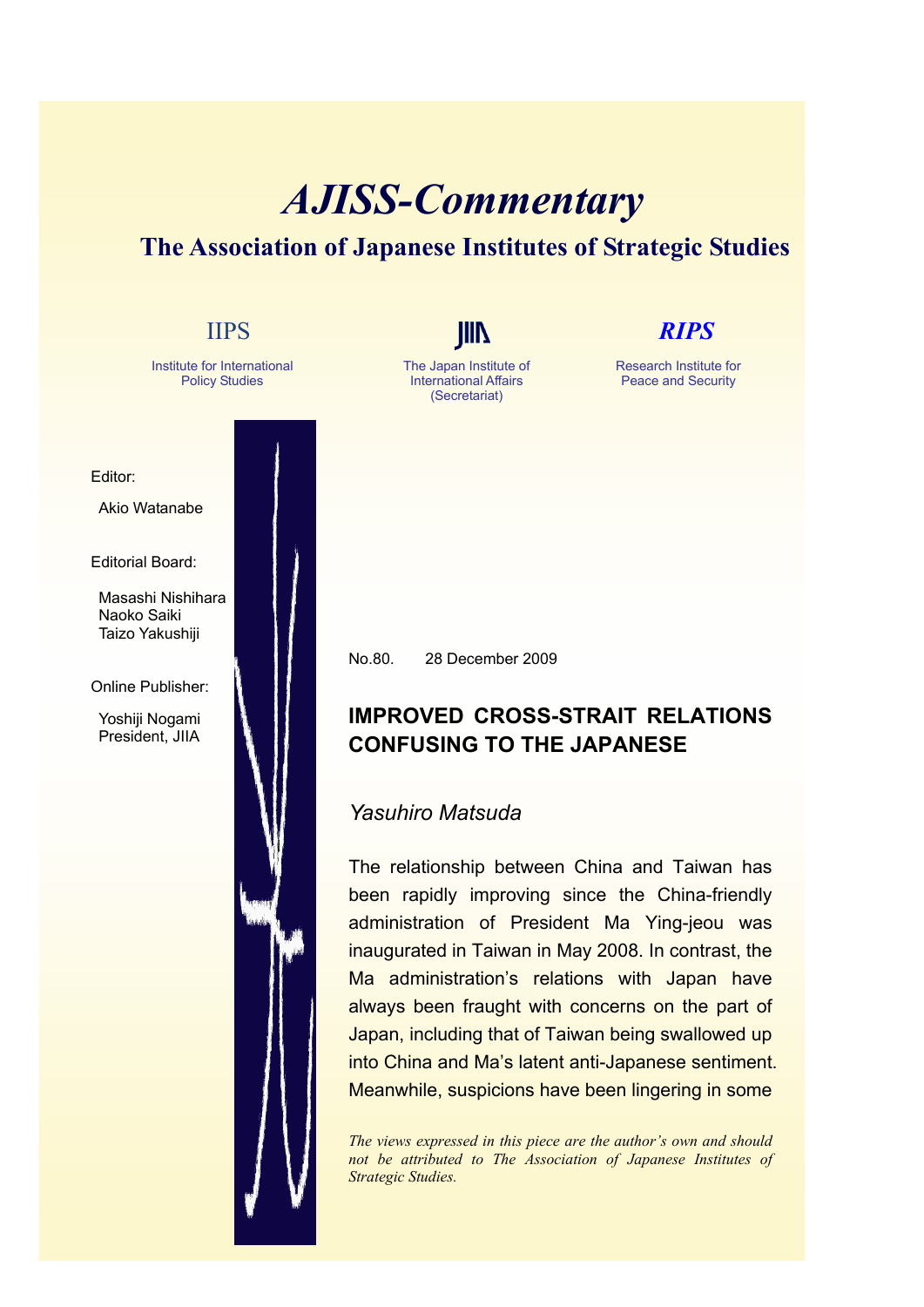circles in China and Taiwan that improved cross-Strait relations are not welcomed by Japan. What on earth do improved cross-Strait relations and the Ma administration's Japan policy mean for Japan? What are Japan's policy options? This essay attempts to answer these questions by first comparing the Ma administration with its predecessor.

Let's examine the strained relations between China and Taiwan under the presidency of Chen Shui-bian from the following three aspects: crisis, power balance and economic interests. Firstly, it can be pointed out that Chen's China policy could have destabilized relations with China, even though concern over a possible crisis was not imminent. Secondly, since the power balance in East Asia was maintained by continued cross-Strait confrontation, Japan did not have to worry about a sudden change in the status quo. Thirdly, Japan was unable to envision the future of economic relations between China and Taiwan due to the lack of bilateral official channels between the two, although their economic ties were rapidly deepening as a matter of practice.

Ma's succession of Chen has improved Taiwan's relations with mainland China, eliminating Japan's concern about a cross-Strait crisis. However, it has also heightened the prospects for a shift in the regional balance of power toward China. Meanwhile, deepening cross-Strait economic ties have made it easier for Japanese companies investing in Taiwan to envision future prospects.

In short, of the three aspects mentioned above, Japan's utmost concern is on the shift in the regional balance of power in favor of China, which is caused mainly by the Taiwanese tilt toward China. The United States takes a totally different stance from Japan on this. Since the US is directly responsible for Taiwan's security under the Taiwan Relations Act, it is more sensitive to the danger of a possible cross-Strait crisis than Japan. On the other hand, as a superpower outside the region, the US is less sensitive to the regional balance of power. Moreover, the US is dealing with tough issues such as the war on terrorism and nuclear developments in Iran and North Korea, which always require Chinese cooperation. Therefore, the US tends to take the start of the Ma administration and improved cross-Strait relations as a positive sign.

With regards to Ma's policy toward Japan, there is no question that it is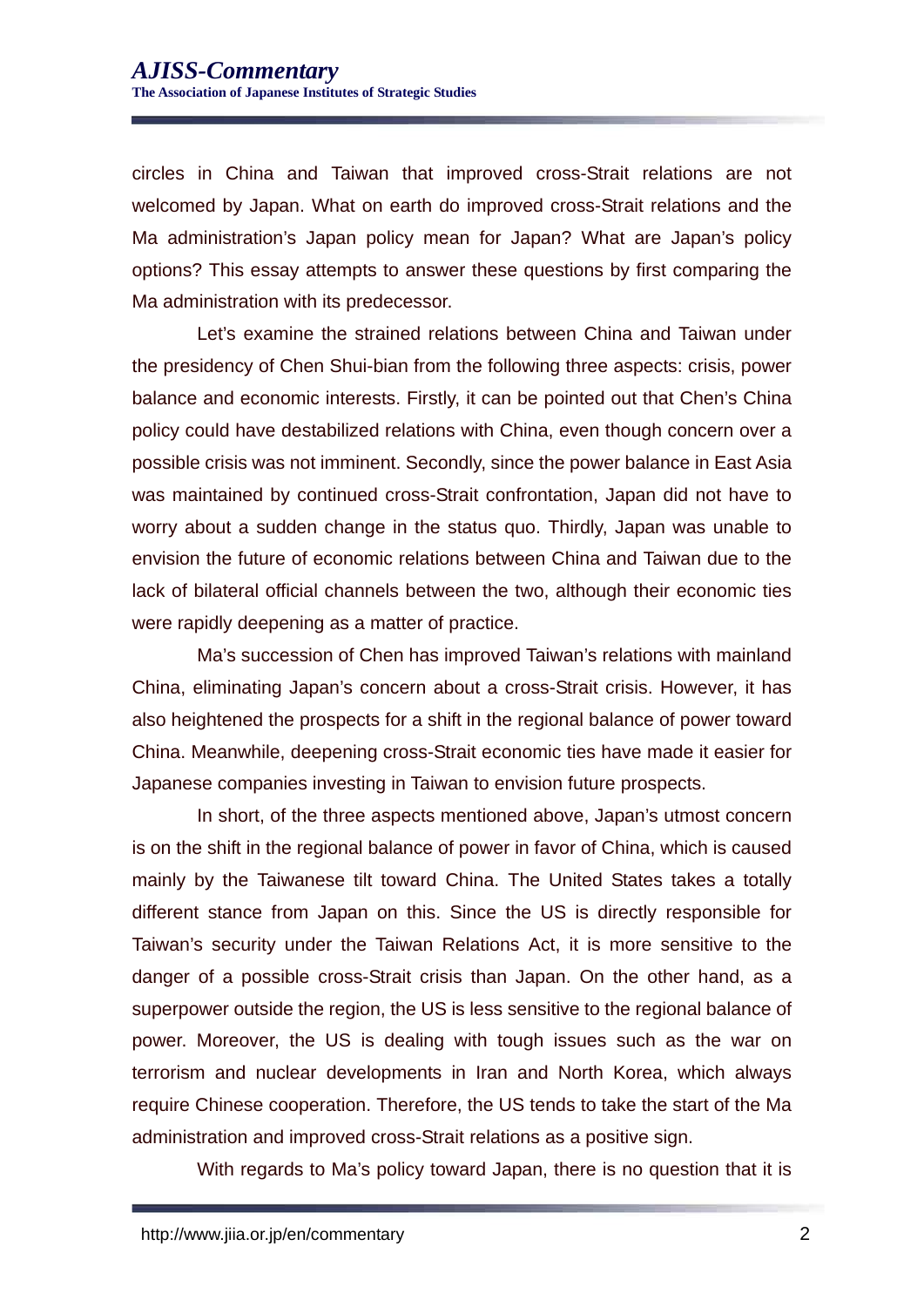of a friendly nature. In the first place, the Japanese and the Taiwanese share very strong feelings of friendship, and no leader can adopt policies that would challenge such public sentiment. Furthermore, Ma has singled out Japan as a country with which to form a "special partnership," and organized related events designed to consolidate the partnership. However, his mishandling of a collision between a Taiwanese fishing boat and a Japan Coast Guard patrol vessel that occurred in the waters off the disputed Senkaku Islands, also known as the Tiaoyutai Islands in Taiwan, soon after his inauguration as president escalated the problem and caused anti-Japanese feeling within Taiwan to rise to the worst level in the past two decades.

How could such conflicting things happen in Taiwan? The answer lies not so much in Ma's personality as in the fact that the Ma administration is based on a power structure that is totally different from Chen's. The Ma administration lacks strong affinity for Japan at its power center and its support base includes a political force that harbors strong anti-Japanese sentiments. The force, embracing anti-Japanese forces in China and Hong Kong as well, appeals to nationalism by tactically utilizing the mass media and tends to politicize difficult problems such as the dispute over the Senkaku Islands. That is why, even though Ma regards Japan as strategically important, he cannot sooth anti-Japanese sentiments on the island, causing him to occasionally take a hardline stance on Japan.

The Japanese concern over the Ma administration derives from two factors: the regional power shift and the administration's power structure. Yet at the same time, there are views that welcome the passage of a cross-Strait crisis and deepening commercial ties with Taiwan. Ma has embraced a pro-Japan policy, but stumbled on the handling of the Senkaku issue. It would be more accurate to say that the Japanese are puzzled by these confusing messages from Taiwan. Human beings are creatures that find it difficult to adapt to rapid changes. Japan is still trying to find a satisfactory answer as to how to adapt to the rapidly changing East Asian order, in which China and Taiwan are drawing closer amid the rapid rise of China.

What policy options does Japan have? As long as China's rise is